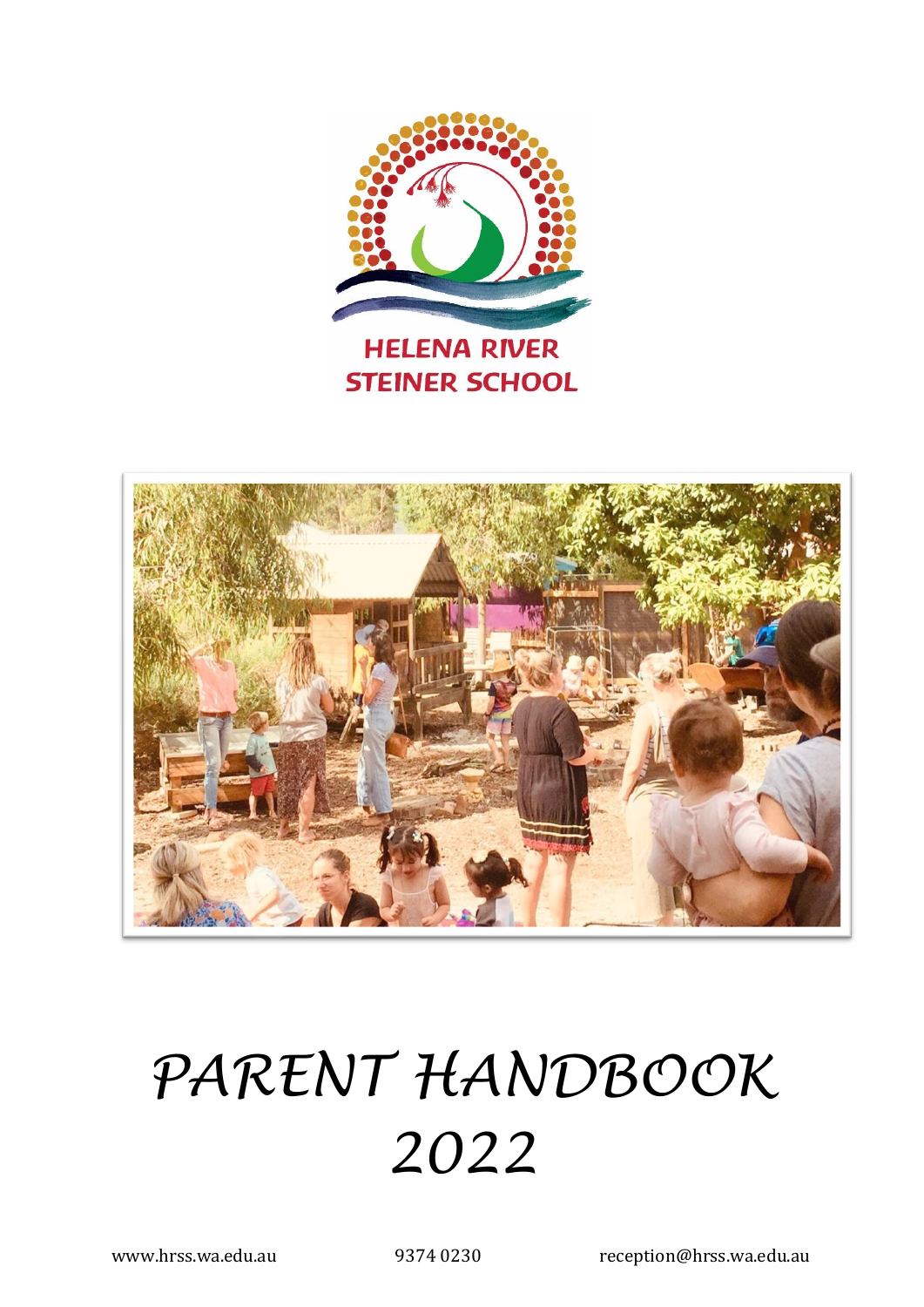

# <span id="page-1-0"></span>1 **CONTENTS**

| $\mathbf{1}$   |       |  |  |  |
|----------------|-------|--|--|--|
| $\overline{2}$ |       |  |  |  |
|                | 2.1   |  |  |  |
|                | 2.2   |  |  |  |
| 3              |       |  |  |  |
|                | 3.1   |  |  |  |
| 4              |       |  |  |  |
|                | 4.1   |  |  |  |
|                | 4.2   |  |  |  |
|                | 4.2.1 |  |  |  |
| 4.2.2          |       |  |  |  |
|                | 4.2.3 |  |  |  |
|                | 4.2.4 |  |  |  |
|                | 4.2.5 |  |  |  |
|                | 4.2.6 |  |  |  |
|                |       |  |  |  |
|                | 4.2.7 |  |  |  |
|                | 4.3   |  |  |  |
|                | 4.4   |  |  |  |
| 5              |       |  |  |  |
|                | 5.1   |  |  |  |
|                | 5.2   |  |  |  |
| 6              |       |  |  |  |
| 7              |       |  |  |  |
|                |       |  |  |  |
|                | 7.2   |  |  |  |
|                | 7.3   |  |  |  |
|                | 7.4   |  |  |  |
|                | 7.5   |  |  |  |
| 8              |       |  |  |  |
|                | 8.1   |  |  |  |
|                | 8.2   |  |  |  |
|                | 8.3   |  |  |  |
|                | 8.4   |  |  |  |
|                | 8.5   |  |  |  |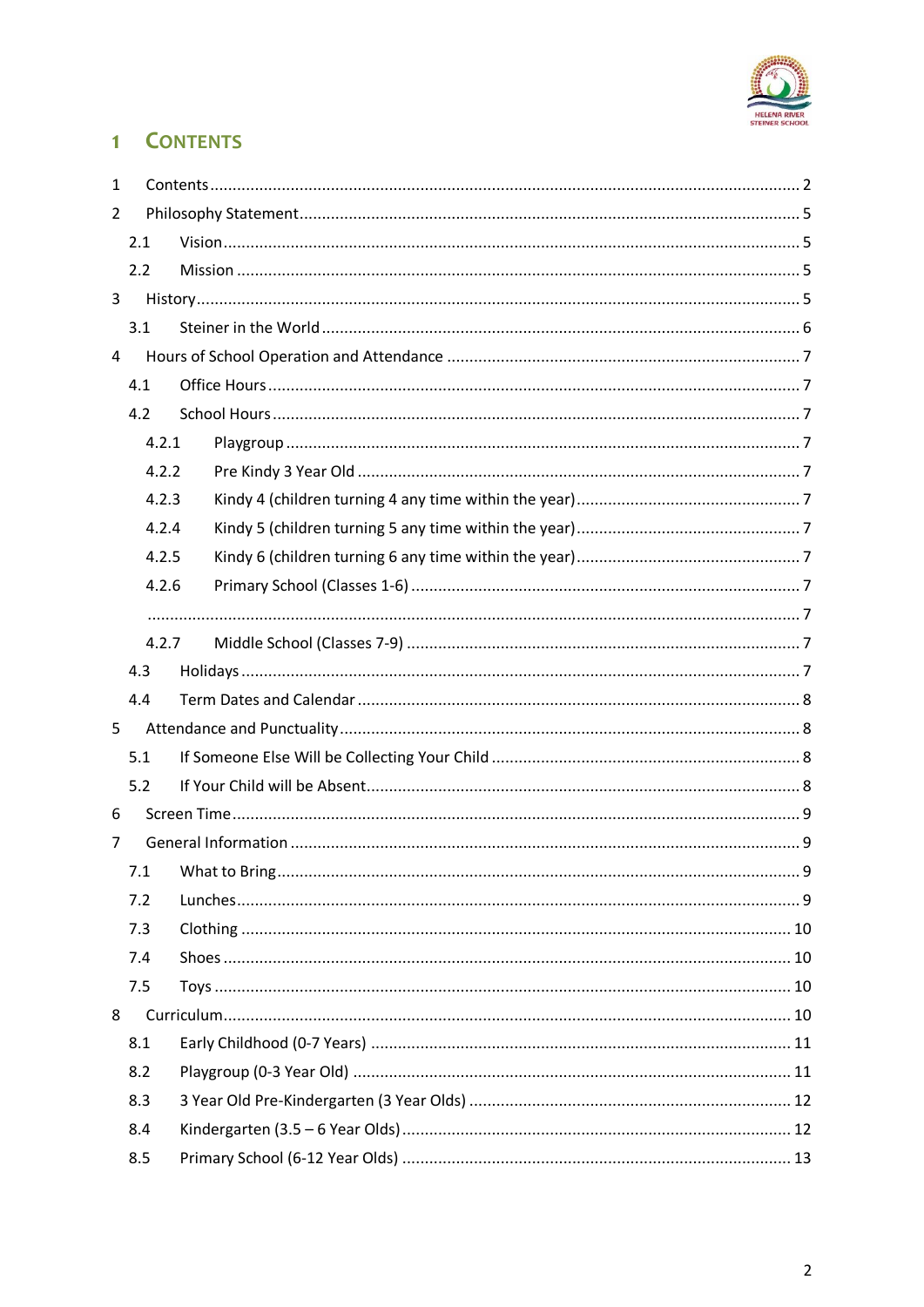

| 9  |  |
|----|--|
| 10 |  |
| 11 |  |
|    |  |
|    |  |
|    |  |
|    |  |
| 12 |  |
| 13 |  |
| 14 |  |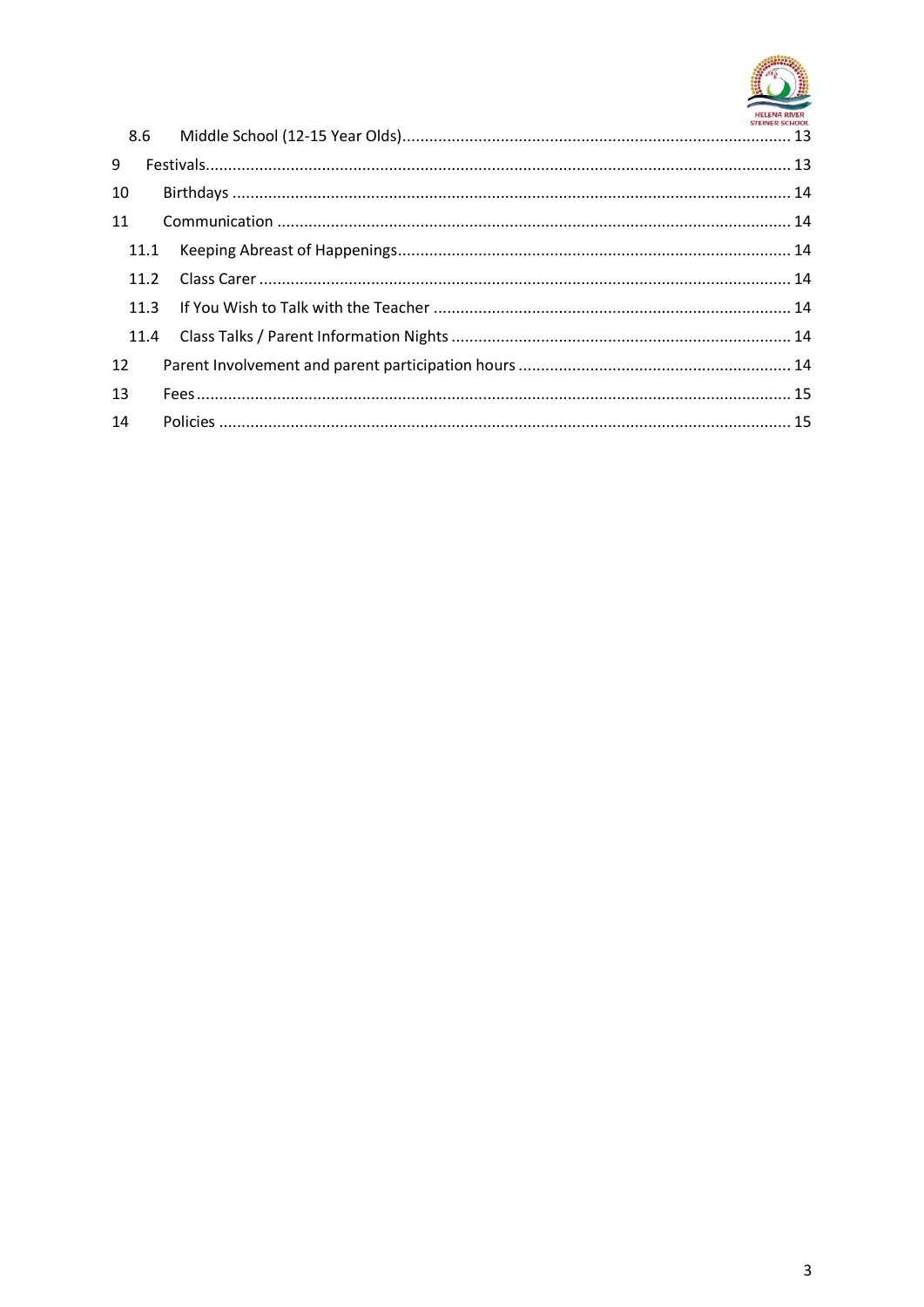

# **WELCOME TO OUR SCHOOL!**

Dear Parents

Helena River Steiner School is made up of a caring community of parents, teachers, staff and students. We hope this publication will help parents understand the school's operations, policies, and approaches.

I encourage all parents to become involved in the social life of the school.

Through community we are able to create a vibrant and nourishing environment for our children and ourselves.

*"A healthy social life is found only, when in the mirror of each soul the whole community finds its reflection, and when in the whole community the virtue of each one is living." Rudolf Steiner*

If you are unable to find the answers to your questions within this handbook, please do not hesitate to contact me or Fran or Kirstin in the office.

Warm regards

Tanami Magnus Principal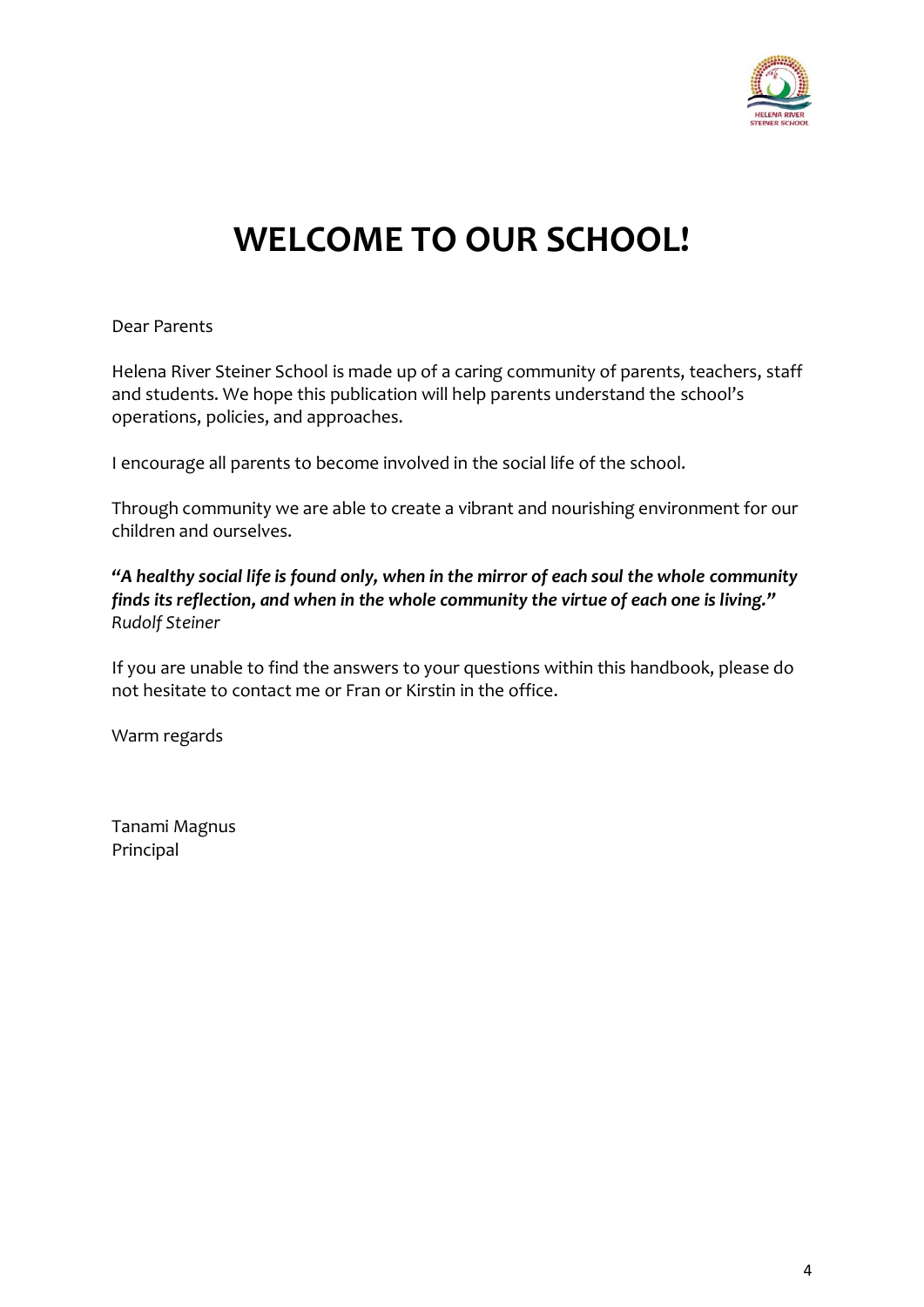

#### <span id="page-4-0"></span>**2 PHILOSOPHY STATEMENT**

#### <span id="page-4-1"></span>**2.1 Vision**

#### *On Whadjak Noongar boodja, guided by love for all life on earth, we strive to foster clear, enlightened thinking, warmth of feeling and strength of will for good deeds and life-long purpose.*

#### <span id="page-4-2"></span>**2.2 Mission**

Helena River Steiner School aims to provide education based on the principles of Rudolf Steiner to children and families in the Swan Valley area. We will do this by:

- Fostering the healthy unfolding of each unique individual in a creative, nurturing and respectful community.
- Providing a curriculum and pedagogy appropriate to the developmental stage and needs of the learner. We educate the whole human being in thinking, feeling and willing through learning experiences which engage the head, heart and hands, guided by a sense for goodness, beauty and truth. We seek to inspire love of learning, curiosity for life and moral engagement with the world that will carry on throughout the lifespan.
- Striving to engender care, respect and reverence for the natural and spiritual worlds.

# <span id="page-4-3"></span>**3 HISTORY**

From little things, big things grow….the flourishing new school that is Helena River Steiner School in Midland grew from an idea that first took shape in a little parish hall in a Guildford park.

Guildford Steiner Playgroup began in mid 2013. As local parents joined this new group, they discovered the value of the Steiner method in nurturing their children. In 2014 we gathered more educators and family community, formed River Blossom Education Association Inc and moved to new premises in Midland on part of the old Midland Primary School site.

In 2015 our playgroups expanded and we also ran several other educational activities, including home school workshops and curriculum support and a kindergarten program one morning a week. In 2016 we began our first mixed-age kindergarten (3-6 years) operating as an Education and Care Service. We also began the process of applying for school registration.

In December 2016 we officially changed our name to Helena River Steiner School and took on the lease of the property next door for our new primary class to expand into. On 26 June 2018, we received non-government school registration, catering for students from Pre-Kindergarten to Class 6. In 2020 we received registration for high school classes also.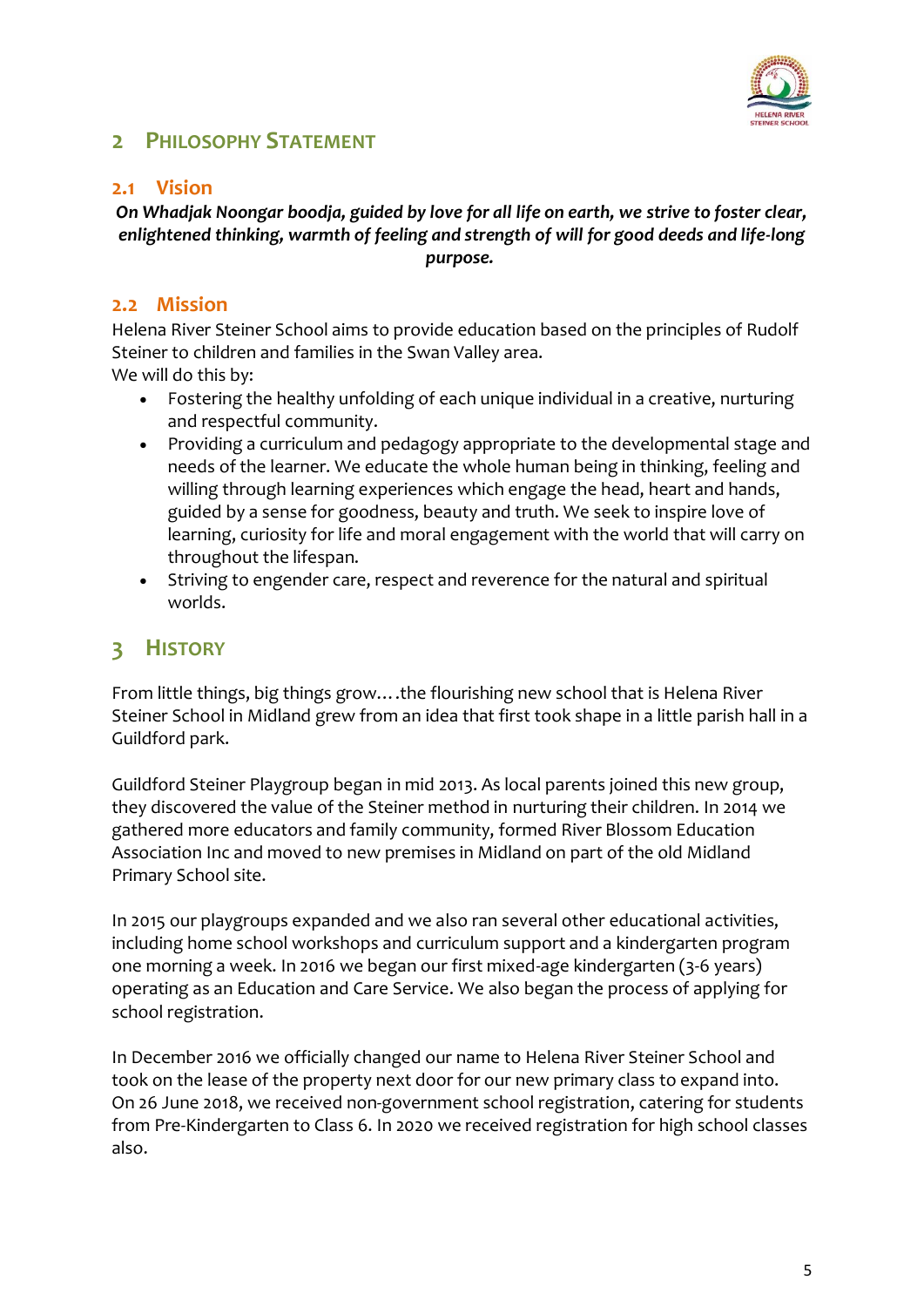

We now have a thriving Parents and Friends committee, a professional Board which oversees the school's operations, a Craft Group and an Anthroposophical Study Group, and we are working towards relocating to a new permanent site in the near future.

#### <span id="page-5-0"></span>**3.1 Steiner in the World**

Helena River Steiner School in Midland, Perth, is part of a network of Steiner schools throughout WA and Australia. Every Steiner/Waldorf school is independently formed and operated and thoroughly unique, but part of a big and conscientious "family" dedicated to educating modern children according to the developmental and pedagogical principles described by Rudolf Steiner.

The first Steiner/Waldorf school began in Germany in 1919, with the goal of developing morally responsible, integrated individuals with a high degree of social competence and independent thinking. There are now more than 2000 independent Steiner/Waldorf schools and kindergartens worldwide.

Steiner education provides a curriculum which has withstood the tests of nearly a century and continues to bring children what they need, at the right time, with the right balance of arts, academics, physical and social learning.

To learn more about Steiner educational philosophy see [www.steinereducation.edu.au](http://www.steinereducation.edu.au/)

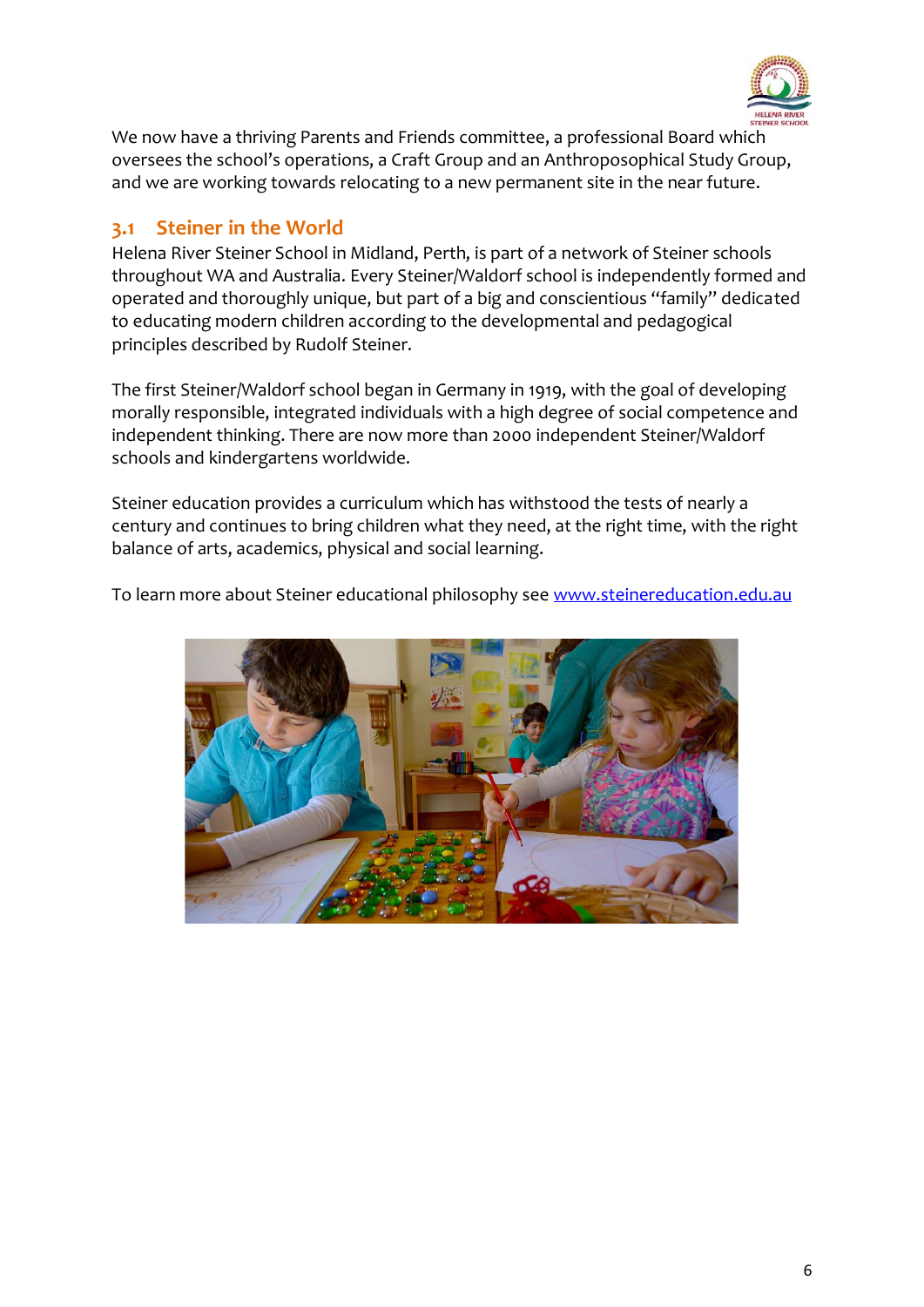

#### <span id="page-6-0"></span>**4 HOURS OF SCHOOL OPERATION AND ATTENDANCE**

#### <span id="page-6-1"></span>**4.1 Office Hours**

The office is open from 8.00 am to 4.00 pm, Monday to Friday, and can also be reached on 9374 0230 or by email at [reception@hrss.wa.edu.au.](mailto:reception@hrss.wa.edu.au) If you are unable to get through directly on the phone, please leave a message.

#### <span id="page-6-2"></span>**4.2 School Hours**

<span id="page-6-3"></span>**4.2.1 Playgroup**  Wednesdays 9.00am – 11.00am

<span id="page-6-4"></span>**4.2.2 Pre Kindy 3 Year Old** 1 half day a week 11.30 am – 3.00 pm (Wednesdays)

<span id="page-6-5"></span>**4.2.3 Kindy 4 (children turning 4 any time within the year)**  Two days a week 8.45 am – 3.10 pm (Either Mondays and Tuesdays OR Thursdays and Fridays)

<span id="page-6-6"></span>**4.2.4 Kindy 5 (children turning 5 any time within the year)**  Four days a week  $8.45$  am  $-$  3.10 pm (Mondays, Tuesdays, Thursdays, and Fridays)

<span id="page-6-7"></span>**4.2.5 Kindy 6 (children turning 6 any time within the year)**  Monday - Friday 8.45am - 3.10pm Wednesday 8.45am – 2.10pm

<span id="page-6-8"></span>**4.2.6 Primary School (Classes 1-6)**

<span id="page-6-9"></span>Monday - Friday 8.45am -3.1 pm Wednesday 8.45am – 2.10pm

<span id="page-6-10"></span>**4.2.7 Middle School (Classes 7-9)** Monday - Friday 8.35am -3.15 pm Wednesday 8.35am – 2.15pm

#### <span id="page-6-11"></span>**4.3 Holidays**

Term dates are set according to WA School Terms, although we have an extra week holiday in the middle of the year and some pupil-free days may be different due to planned staff professional development sessions. The school is closed over school holidays, although modified office hours will apply.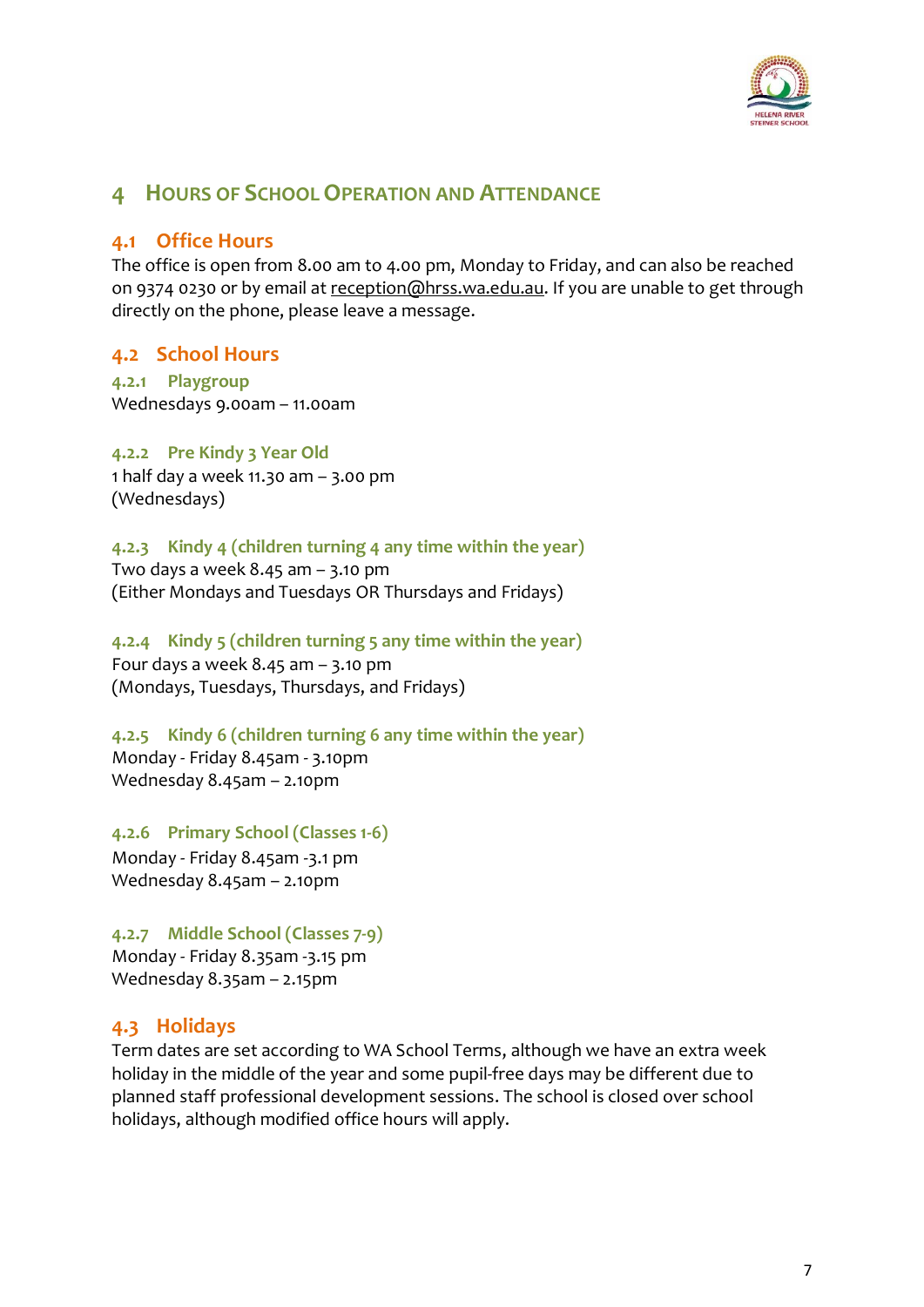

#### <span id="page-7-0"></span>**4.4 Term Dates and Calendar**

Please check the school website and newsletters regularly for term dates and other events. Please keep a printed copy of the [term calendar](http://www.hrss.wa.edu.au/term-dates-calendar/) at hand so you are abreast of the schedule.

#### <span id="page-7-1"></span>**5 ATTENDANCE AND PUNCTUALITY**

We place a high value on full attendance as it enhances learning and social opportunities and is respectful to both teachers and peers.

We encourage parents to consider the healthy benefits of rhythm within the school day, the week and the term.

There is a direct correlation between healthy physical development of the organs and nervous systems when rhythm in everyday life is strong.

We believe that it is important that the students experience the cycle of the day, the week, and the term; from the beginning through the build-up and continuation, and through to the conclusion. We therefore encourage you to attend all days, and be at school early, ready to begin on time. Our teachers open the doors of their classrooms at 8.45 am and they expect all students to be present and ready to enter and start the day's activities together.

Rest at home, however, is obviously advisable during illnesses.

#### <span id="page-7-2"></span>**5.1 If Someone Else Will be Collecting Your Child**

If you would like someone else to collect your child, they must be named as an Emergency Contact and approved collector of your child on their enrolment form. Otherwise you must inform the office in writing (by note, email or text) of the person you wish to collect your child. That person must then come to the office to sign the child out.

In a shared parental care situation, we require a copy of the Court Order which states any arrangements for the collection of the child.

#### <span id="page-7-3"></span>**5.2 If Your Child will be Absent**

If your child is sick, away on holidays or unable for some other reason to attend, please advise the office either verbally, by email or text. If you are phoning out of hours, a message can be left.

If your child has been absent for two consecutive days without notification, the office will contact you to ascertain why.

*Please read ou[r Attendance Policy,](https://www.hrss.wa.edu.au/wp-content/uploads/2020/04/HR-Attendance-Policy-052019-v2.pdf) found on our website, for full attendance requirements, expectations and procedures.*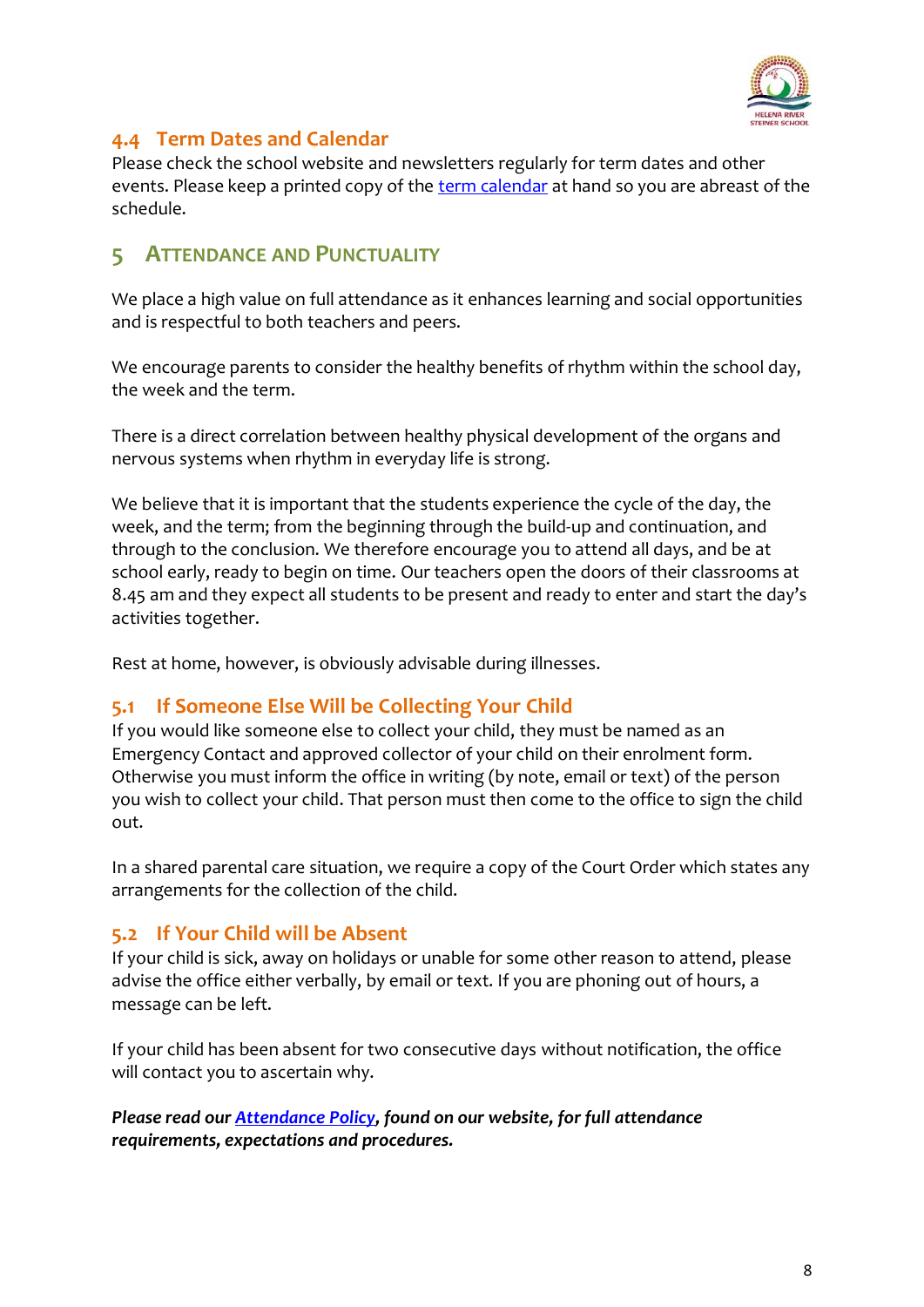

# <span id="page-8-0"></span>**6 SCREEN TIME**

Helena River Steiner School strongly encourages no 'screen time' for the young child (0-7) and limited time for older children. This includes television, DVDs, iPhones, computer games, children's educational laptops, and any other electronic devices.

Any time your child is engaged in screen time, their body and senses are dimmed and their imagination is compromised. From Rudolf Steiner's perspective, this imagination is essential for the young child's brain development:

*"This work of the imagination shapes and builds the forms of the brain. The brain unfolds as the muscles of the hand unfold when they do the work they are suited for."* 

Please be mindful of any time your child is exposed to screen time. We specifically ask that your child does not have any screen time on the day they come to school.

Please talk to any of the staff if you would like ideas of alternative activities to provide your child with. We also have plenty of articles available if you would like to learn more about the effects of screen time on the developing child.

Please see the High School Addendum to the Handbook for specific information regarding secondary students.

#### <span id="page-8-1"></span>**7 GENERAL INFORMATION**

#### <span id="page-8-2"></span>**7.1 What to Bring**

- A bag which can hang on a hook, clearly labelled
- A hat plain colour, broad-brimmed or legionnaire-type hat with neck protection, clearly labelled. NO HAT NO PLAY IN TERMS 1 AND 4.
- A water bottle, labelled
- A spare pair of clothes if in kindy– our children often engage with the elements and may end up grubby!
- A raincoat in winter (and gumboots for younger children)
- A nutritious homemade lunch (no sweets or packaged goods please)
- Items in the Stationery List

#### <span id="page-8-3"></span>**7.2 Lunches**

We ask parents to provide healthy, wholesome lunches for their children, avoiding processed sweets and anything in packets such as chips.

In the interest of our environment and recycling we ask that lunches, as much as possible, be packed in reusable lunchboxes. Please refrain from using disposable mini fruit and yoghurt packs and small drink cartons.

We are a Nut Aware school. We do not prohibit nuts unless there is someone allergic in your child's class.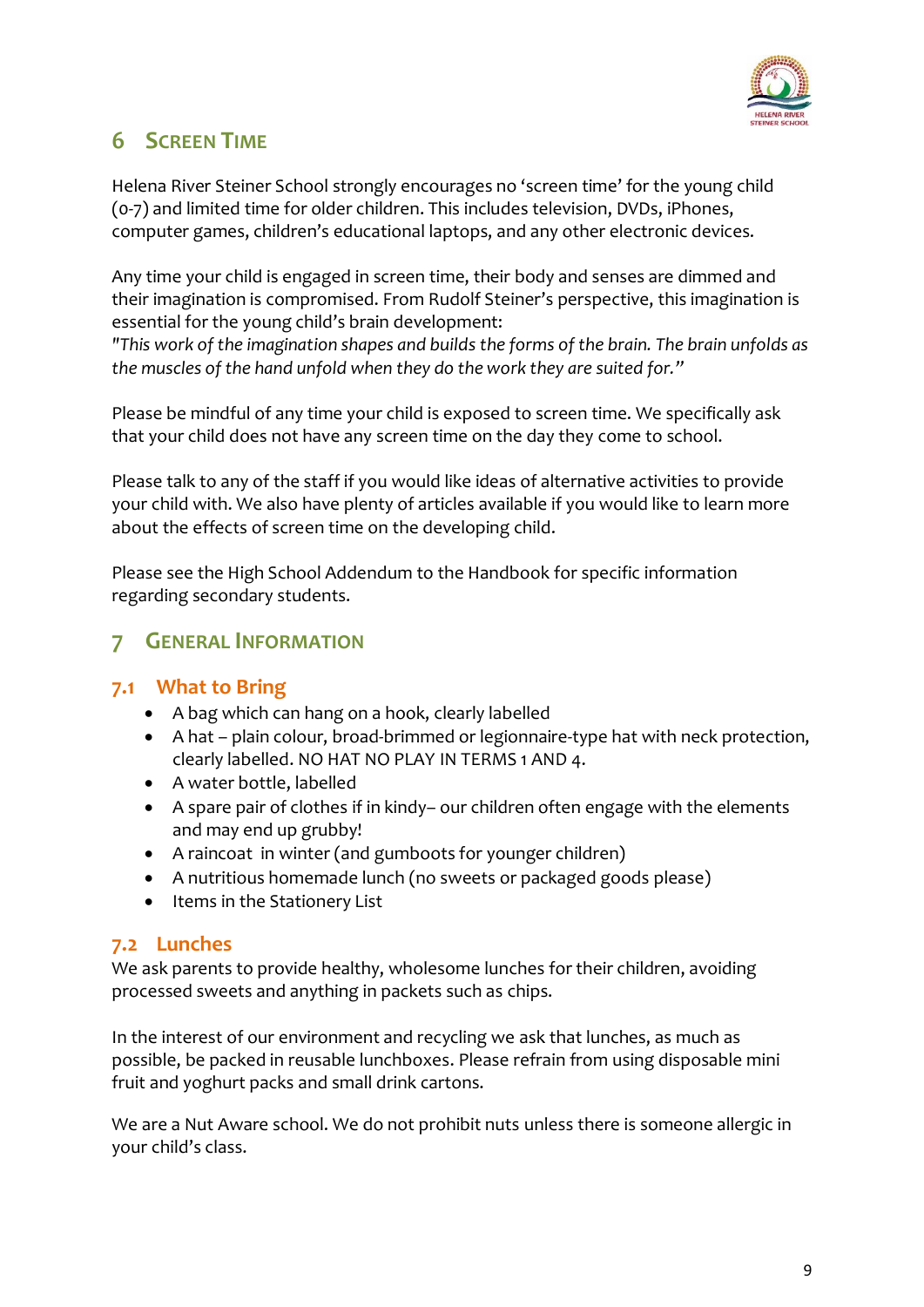

[Please see our full policies here.](https://www.hrss.wa.edu.au/our-school/school-policies/)

#### <span id="page-9-0"></span>**7.3 Clothing**

We strive to create a warm and gentle environment for the children in our care and we ask for your support from home. Please send your child to school dressed in practical, comfortable and simple clothing suitable for activities with sand, dirt, water, paint etc. Please ensure your child's clothing is sun safe in summer and very warm in winter with several layers.

As per ou[r clothing policy,](https://www.hrss.wa.edu.au/wp-content/uploads/2020/04/HR-Clothing-Policy-012020-v2.pdf) students are not to wear: clothing with prominent logos, loud or negative prints of any kind (e.g. skull and cross-bones), TV or movie or computer game characters or a predominance of black; nail polish; make-up or jewellery. Also, shoulders should always be covered, so no singlets, strap tops or midriff tops. Plain primary/pastel colours are preferred.

For kindergarten please also send a change of clothing in your child's bag each day.

#### <span id="page-9-1"></span>**7.4 Shoes**

Children are to arrive with comfortable play shoes that are secure on the feet - no thongs.

#### <span id="page-9-2"></span>**7.5 Toys**

We ask that your child does not bring toys from home to school, unless they have been invited on a special occasion to do so by their teacher. If they are keen to share something with the group, we would rather encourage something of interest and beauty for our nature display or story corner.

## <span id="page-9-3"></span>**8 CURRICULUM**

We follow the ACARA recognised Australian Steiner Curriculum Framework which is different to the Australian Curriculum or the Western Australian Curriculum. It is a rich and inspiring exploration through time which develops a large array of skills.

The curriculum is designed to address the development needs of the specific age of the student now, rather than always be focusing on some point in the future. Important goals of our education are to develop students in creativity, flexible thinking, emotional strength, moral integrity, and a will to engage in life. To achieve this, we have more than just a different teaching approach - it is an art of teaching that weaves together a number of vital interconnecting aspects that includes teaching methods, curriculum and a clear philosophy, all of which gives Steiner education its unique identity.

The Steiner curriculum offers a balance of academic, artistic and practical activities so that the young person is thoroughly prepared for life.

For more information about the Australian Steiner Curriculum Framework (ASCF), including copies of frameworks for all levels, please see [www.steinereducation.edu.au](http://www.steinereducation.edu.au/)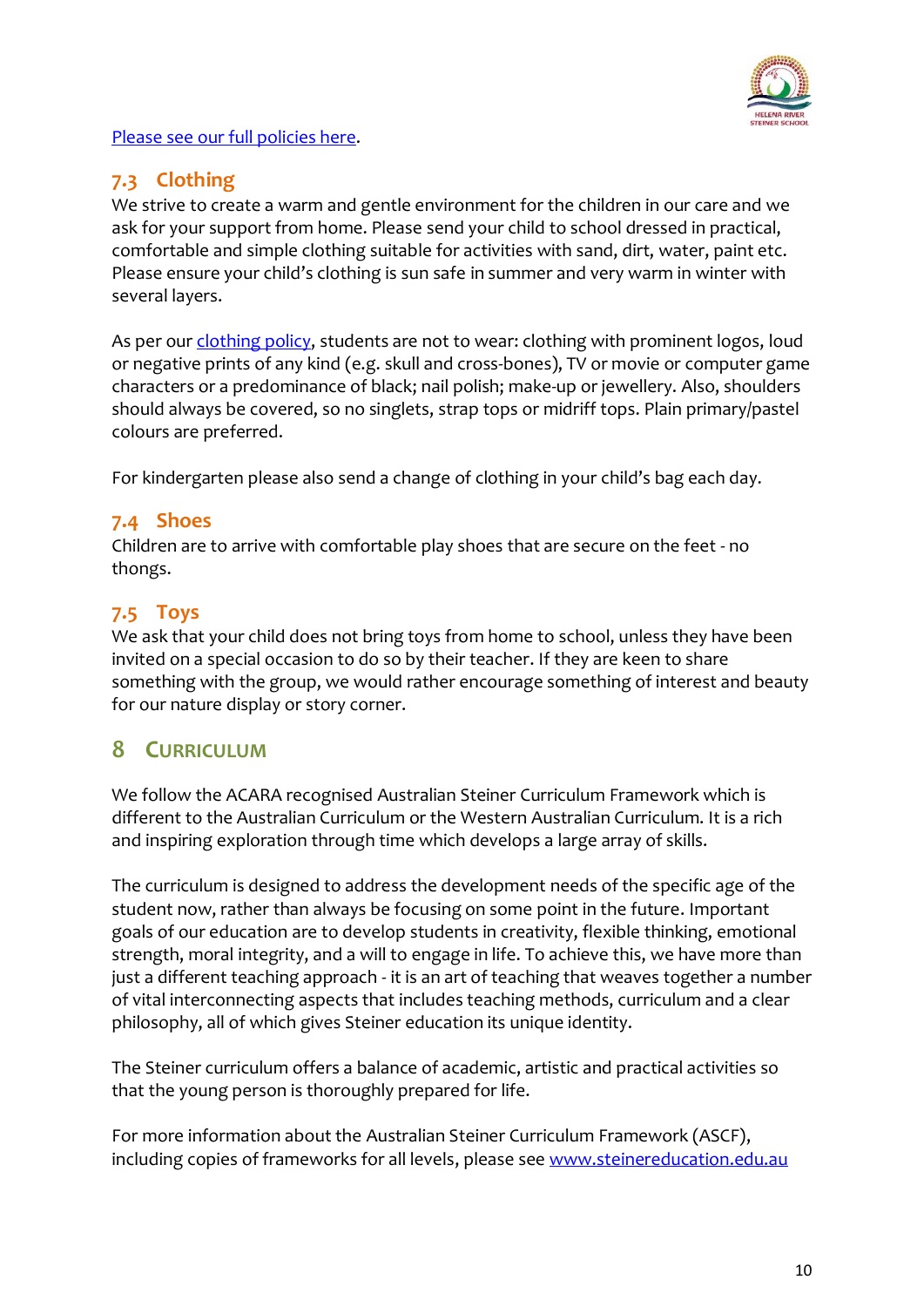

"*Receive the children in reverence, educate them in love, and send them forth in freedom*." Rudolph Steiner



#### <span id="page-10-0"></span>**8.1 Early Childhood (0-7 Years)**

The Waldorf/Steiner Playgroup and Kindergarten provides an environment where natural beauty and reverence for life abounds. At this age, children learn to know the world through doing.

They use imitation and creative play to master skills in movement, communication and social interaction.

#### <span id="page-10-1"></span>**8.2 Playgroup (0-3 Year Old)**

Helena River Steiner School Playgroup welcomes children from 0 to 4 years of age. The Playgroup room offers warmth, simplicity, and beauty. The child's kinship with nature is honoured through story, song, verse and the celebration of the seasons, with a rhythm flowing through the morning that the children learn to follow and feel secure in.

Children play with beautiful, natural, hand-made and open-ended toys that encourage their innate imagination to blossom. The rich world of their imagination is often inspired by the nature stories told and the domestic activities unfolding around them. Children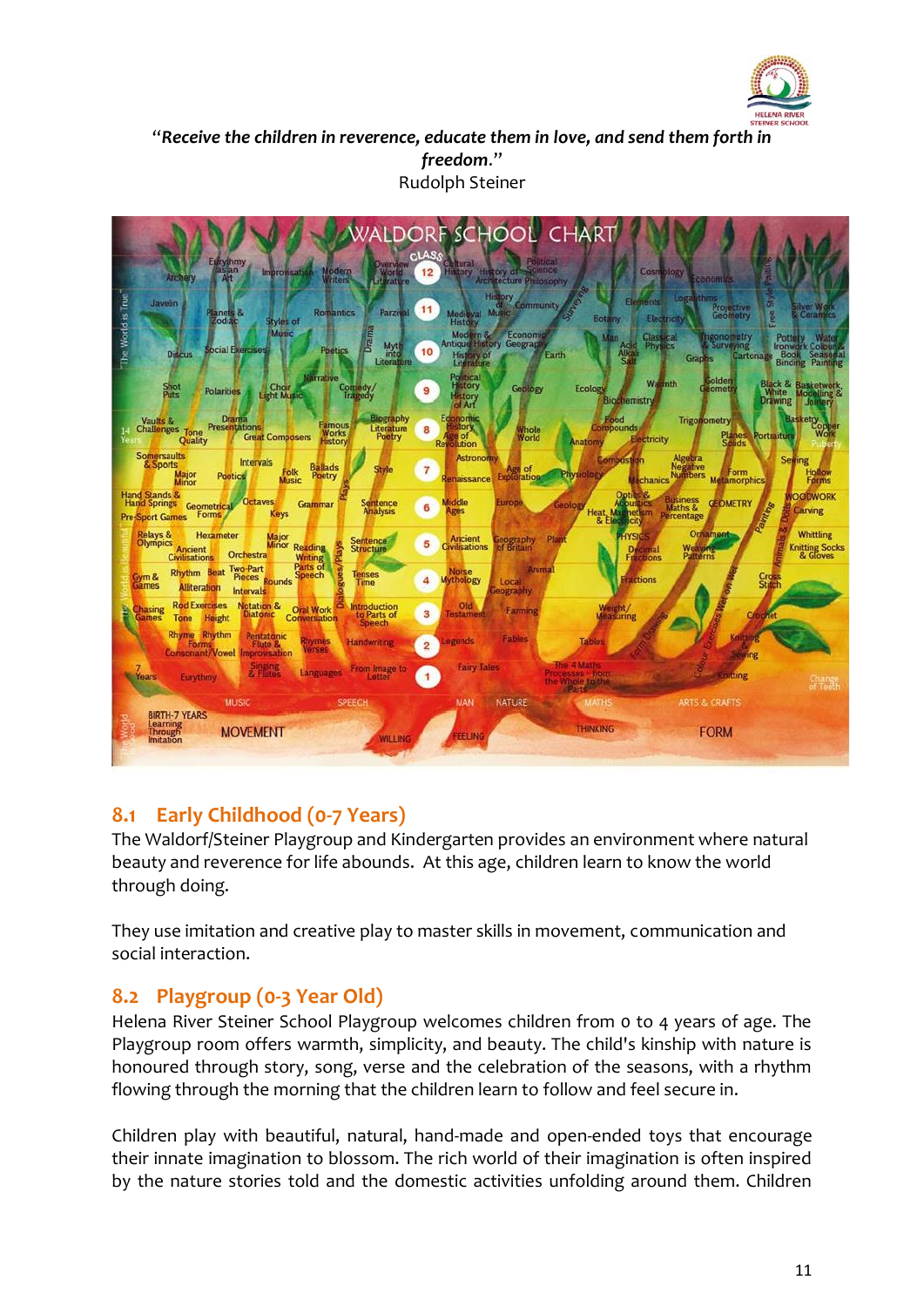

learn the social skills of sharing, taking turns, waiting, packing away and giving thanks for food. It is within this wholesome environment that meaningful social experience and a sense of community begin to grow.

This class creates an intimate play experience for young children while parents have an opportunity to build relationships with other parents, do craft projects and learn about the Steiner approach to early childhood and education.

Our playgroup leaders are qualified Steiner educators and health care professionals.

#### <span id="page-11-0"></span>**8.3 3 Year Old Pre-Kindergarten (3 Year Olds)**

Three year olds who are ready to spend some time away from parents and caregivers can explore the little wonders of the world with a small group of three year old friends for one session a week.

These small groups (between 3 and 8 children) are led by a loving early childhood teacher who will introduce them gently to the structures of a class with activities such as painting, drawing cooking, gardening, wax modelling, circle time, story time and of course playing.

Each child is able to feel totally secure within this supported and nurturing environment. Organic morning tea is provided (which the children help make).

#### <span id="page-11-1"></span>**8.4 Kindergarten (3.5 – 6 Year Olds)**

As with many other Steiner schools, Helena River calls all the years before primary school kindergarten. In 2022 we have two mixed-age kindergartens, with a combination of Kindy 4 children (those turning 4 any time in the year), Kindy 5 children (those turning 5 any time in the year), and Kindy 6 children (those turning 6 any time in the year).

In the Steiner philosophy of child development, children need above all to play, be actively engaged in the world around them and develop foundational skills until they are six/seven, when formal academic learning starts. At this age they learn through doing, imitating, experiencing and absorbing all around them.

#### *"If a child has been able in his play to give up his whole loving being to the world around him, he will be able, in the serious tasks of later life, to devote himself with confidence and power to the service of the world."*

*Rudolf Steiner*

Children at our Kindergarten learn through creative playtime; circle song time; arts and crafts; cooking; organic gardening, and story time. They gain listening and recall skills and build vocabulary and imagination from weekly storytelling and puppet shows of traditional tales from many countries and cultures, full of rich imagery and language.

Rhythm and routine provide essential nourishment for our Kindergarten children. In their activities they explore the changing seasons and celebrate the festivals of the year with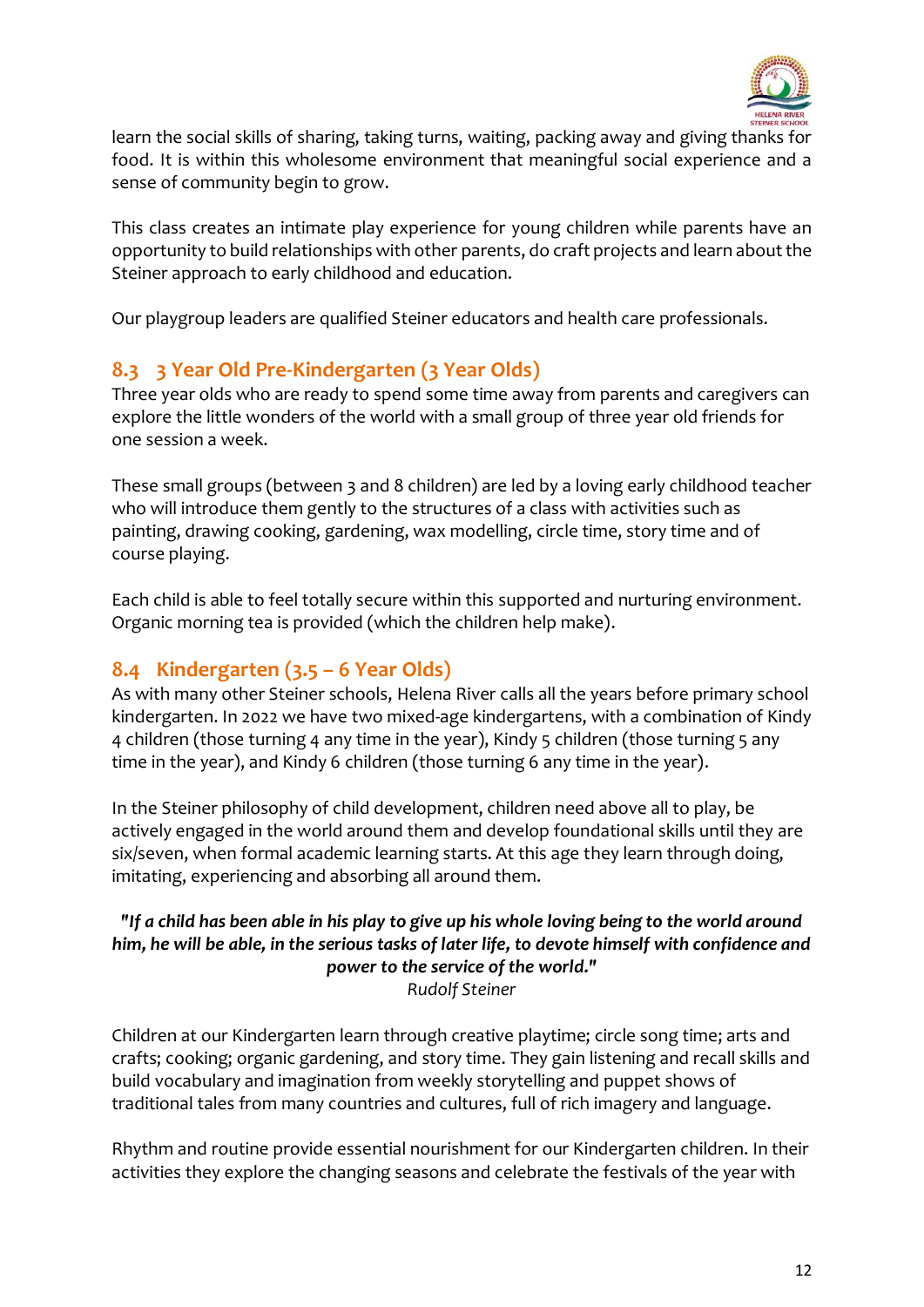

their family and friends. Our teachers show care for their environment by weeding, cleaning, making and fixing things, providing meaningful activity for our children to emulate. At Helena River we encourage the traditional values of gratitude, giving, respect, kindness and manners.

Our curriculum values nature, beauty and arts. In our warm and inviting Kindergarten room children are surrounded by beautiful colours, natural fabrics and hand-crafted toys and equipment.

#### <span id="page-12-0"></span>**8.5 Primary School (6-12 Year Olds)**

The primary years in a Steiner school are a shared journey. Children keep the same teacher for two or more consecutive years so as to develop a strong and caring relationship and build upon each child's known strengths.

The curriculum is based on the developmental needs and stages of the child year by year, so that the right topics are brought at the right time to fully engage the curiosity and striving of the child. Steiner/Waldorf education is inherently steeped in the Arts, so that children often learn their core subjects through the artistic mediums of music, painting, crafts, woodwork and drama. Classes are small and children develop a sense of community service which starts with the care of their own school environment and works its way through to their place in the wider world.

#### <span id="page-12-1"></span>**8.6 Middle School (12-15 Year Olds)**

<span id="page-12-2"></span>Please see our Middle School Handbook Addendum.

## **9 FESTIVALS**

We mark the rhythms of the year through the changing seasons and honour and celebrate them in festivals. As the year weaves from one festival to another we are provided with a true reason for preparation and celebration. The children experience meaningful preparations decorating the room, completing season-related craft, baking special treats and learning songs and verses chosen just for that particular festival. The stories that are told give the children a pictorial understanding of the special forces at work in different seasons and speak very deeply to them without our having to explain anything.

Our seasonal festivals are times when families and friends are invited to share with the children a simple ceremony, songs, stories, activities, and meals. A lovely sense of community is felt during our festivals, and we look forward to sharing them with you. Festivals are traditionally held four times a year: for Easter in Djeran, Winter, Spring/Djilba and Advent/Christmas.

We may also add celebrations that honour the cultural or religious traditions of the attending families in any given year.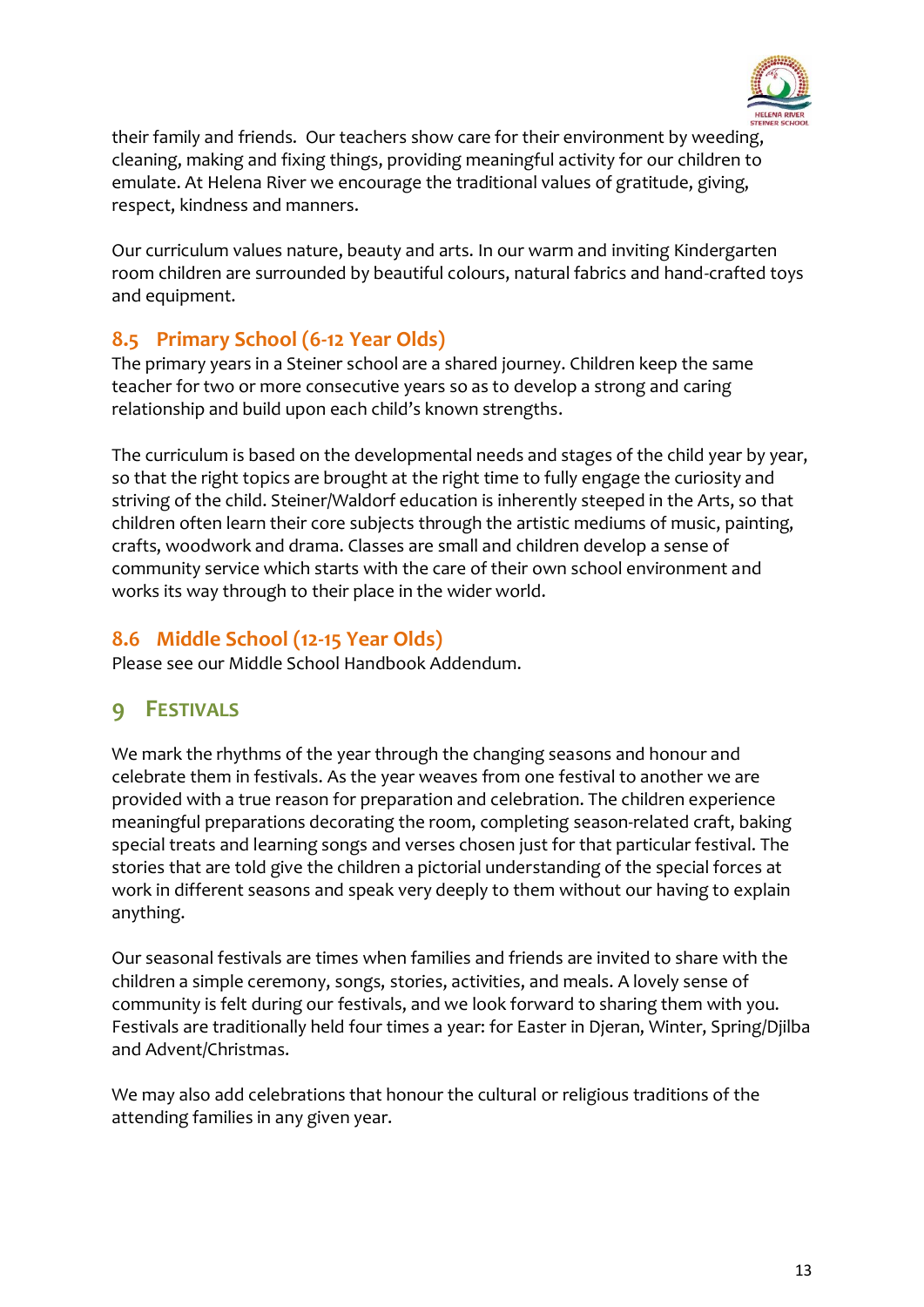

#### <span id="page-13-0"></span>**10 BIRTHDAYS**

Birthdays are a very important event for the child, and in the kindergarten and primary school we celebrate this with a special, reverent ceremony involving stories about the child's life, songs, pictures, and of course food. We ask parents to provide a plain un-iced homemade cake for this occasion and parents/guardians will be invited to join us for the birthday ceremony.

#### <span id="page-13-1"></span>**11 COMMUNICATION**

#### <span id="page-13-2"></span>**11.1 Keeping Abreast of Happenings**

We believe that shared two-way communication between the staff and families is extremely important. The newsletter, noticeboard emails and Class Carer messages all aim to keep you in touch with what is happening at the school and in the community.

It is important you make time to read the communication material so you understand what is happening at the school and how best to support your child.

#### <span id="page-13-3"></span>**11.2 Class Carer**

Each class has a Class Carer -a parent who has volunteered to be the liaison communicator between the teacher and the parents. They will remind parents of upcoming events, helping rosters or class needs. Similarly, if parents have any group wishes or concerns, the Class Carer can communicate those to the teacher. Class Carers usually communicate via text messages.

#### <span id="page-13-4"></span>**11.3 If You Wish to Talk with the Teacher**

If you need to discuss something lengthy and important with the teacher, please do not attempt this at drop off or pick up time. Instead contact Reception to arrange an appointment in advance with the teacher so they have the time and space to give full attention. All written communication for teachers is to be directed to [reception@hrss.wa.edu.au](mailto:reception@hrss.wa.edu.au), with the teacher's name and marked Confidential, for onforwarding accordingly.

#### <span id="page-13-5"></span>**11.4 Class Talks / Parent Information Nights**

Class Talks are held regularly and refer to Steiner's suggestions regarding the needs of the developing child at any particular age, as well as things specific to the class itself. Parents should attend these talks as often as possible. There is always an opportunity to ask questions or raise concerns.

#### <span id="page-13-6"></span>**12 PARENT INVOLVEMENT AND PARENT PARTICIPATION HOURS**

Helena River Steiner School is a community-based school that cannot exist without parent involvement. Parents are asked to consider that, when enrolling your child, you are also agreeing to commit some of your time and energy to assisting with caring for our school.